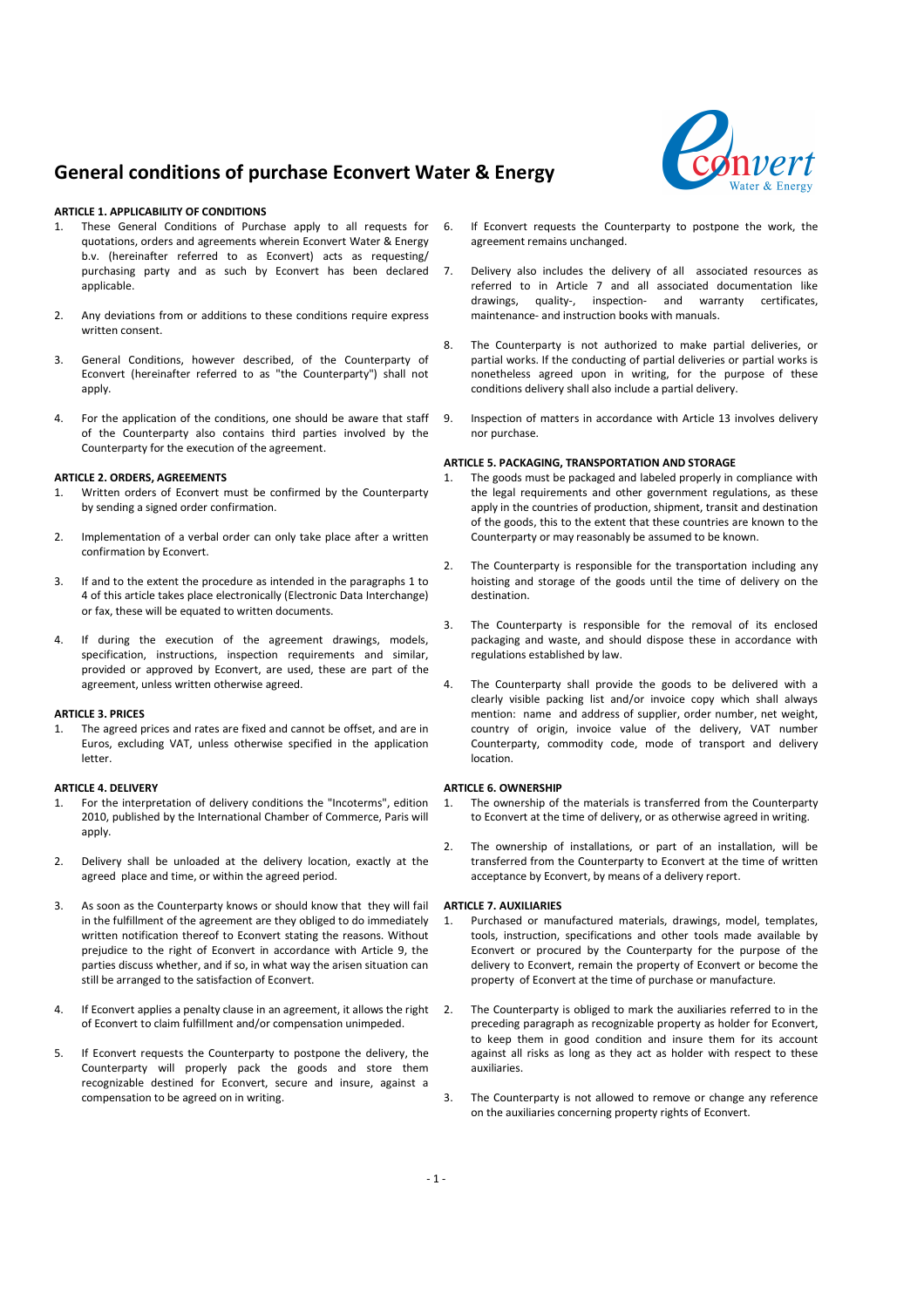General conditions of purchase Econvert Energy & Water

- 4. The auxiliaries will be made available to Econvert on first request or simultaneously with the last delivery of the goods to which the auxiliaries relate.
- 5. Auxiliaries used by the Counterparty for the implementation of the agreement will be submitted for approval to Econvert on first request.
- 6. Changes to or deviation from the by Econvert made available or approved auxiliaries is only permitted after prior written approval by Econvert.
- 7. The Counterparty will not (let) use the auxiliaries for or in relation with any purpose other than the delivery to Econvert.
- 8. The Counterparty should at first request of Econvert inform Econvert by means of a status overview about the number and quality of the auxiliaries of Econvert that the Counterparty has in its possession.
- 9. Econvert is authorized to let the Counterparty sign ownership statements regarding the auxiliaries. The Counterparty shall cooperate to this.

# **ARTICLE 8. APPROVAL, PERMISSION**

1. The approval or permission granted by Econvert in respect of any fact to the Counterparty, as referred to in these conditions, does not release the Counterparty of its obligations from the agreement.

### **ARTICLE 9. MODIFICATIONS**

- 1. Econvert is entitled to require that the quantity and/or quality of the goods to be delivered is/are changed. Econvert is authorized to make modifications in the drawings, models, instructions, specifications and the like with respect to the goods to be delivered. Econvert makes a timely written notification of the requested and/or made changes and/or modifications.
- 2. If such a change in the opinion of the Counterparty has consequences for the agreed fixed price and/or delivery time they will inform in writing, before giving effect to the modification, Econvert about this matter as quickly as possible, but no later than 8 days after the notification of the requested change.
- If the, by the Counterparty in accordance with the preceding paragraph indicated, consequence for the price and/or delivery time are unreasonable in the opinion of Econvert with respect to the nature and extent of the change, Econvert has the right to terminate the agreement by means of a written notification to the Counterparty, unless this would be manifestly unreasonable considering the circumstances. A termination based on this paragraph gives neither party a right to compensation for any damage.
- The Counterparty is only authorized to make changes in the implementation of the agreement or to carry out after preceding written permission of Econvert. Requests for change must be submitted in writing by the Counterparty.

#### **ARTICLE 10. PAYMENT, INVOICE**

- Payment takes place 30 days after delivery and receipt of the invoice that meets the conditions mentioned in Article 5.4, provided the approval of the delivery and receipt of all corresponding documentation.
- 2. Econvert is authorized, in order to ensure the fulfillment of the obligations of the Counterparty arising from the agreement, in cases to be determined by Econvert to demand that the Counterparty delivers an unconditional and irrevocable bank guarantee by a bank acceptable to Econvert. The cost of the bank guarantee shall be charged to the Counterparty.
- 3. Payment by Econvert implies in no way waiver of rights.
- 4. Econvert is at all times authorized to offset claims of the Counterparty on Econvert with claims that Econvert, for whatever reason, has on the Counterparty or on companies belonging to the same concern as the Counterparty.
- 5. In quantity or quality deviating deliveries will only be paid by Econvert when and insofar agreed upon in writing beforehand.

#### **ARTICLE 11. LIABILITY**

1. Econvert is not liable for damage on the side of the Counterparty and its employees, unless the damage is caused by gross misconduct, gross negligence or intent on the side of Econvert.

- 2. The Counterparty is liable for all damages suffered by Econvert as a result of the acts or omissions of the Counterparty and the acts or omissions of staff of the Counterparty.
- 3. The Counterparty is liable for all damage as referred to in Title 6.3.3 of the Dutch Civil Code, that is suffered by Econvert and/or third parties as a result of defects of goods delivered by the Counterparty so that it does not provide the safety which one is entitled to expect. This liability covers the damage as a result of lack of a part of the case, which originates from a third party (like components, raw materials etc.).
- 4. The Counterparty will ensure themselves sufficient against the liability as referred to in this article and provides Econvert insight into the policy if desired.

### **ARTICLE 12. QUALITY, WARRANTY**

1. The Counterparty guarantees that the goods delivered:

- a. meet the agreement;
	- b. possess the properties that have been promised;
	- c. are free from defects and rights of third parties;
- d. meet the legal requirements and other governmental regulations such as in the field of quality, health, safety and environment, all as applicable in the countries of manufacturing, shipment, transit and destination of the goods on the time of delivery, this to the extent that these countries are known to the Counterparty or it may reasonably be assumed known.
- If the goods, regardless the results of any inspection, do not appear to comply with the provisions of paragraph 1 of this article, the Counterparty will for its own account repair or replace the goods at the choice and at first written notice of Econvert, unless Econvert prefers termination of the agreement, in accordance with Article 9 paragraph 3 and further.
- In urgent cases and if after consultation with the Counterparty must reasonably be assumed that they will not or cannot, not timely or not properly provide repair or replacement, Econvert has the right to perform reparation or replacement, or to have it carried out by third parties for the account of the Counterparty. This does not release the Counterparty of its obligations from the agreement.
- 4. The Counterparty guarantees Econvert confidentiality towards third parties of all business information originating from Econvert, which has come or brought in any way to her knowledge.
- 5. Staff of the Counterparty must comply with the general requirements of competence and expertise. If, in the opinion of Econvert, there is not sufficiently qualified staff, Econvert is authorized to order removal of the staff concerned and the Counterparty is obliged to take adequate measures and to implement these in consultation with Econvert.